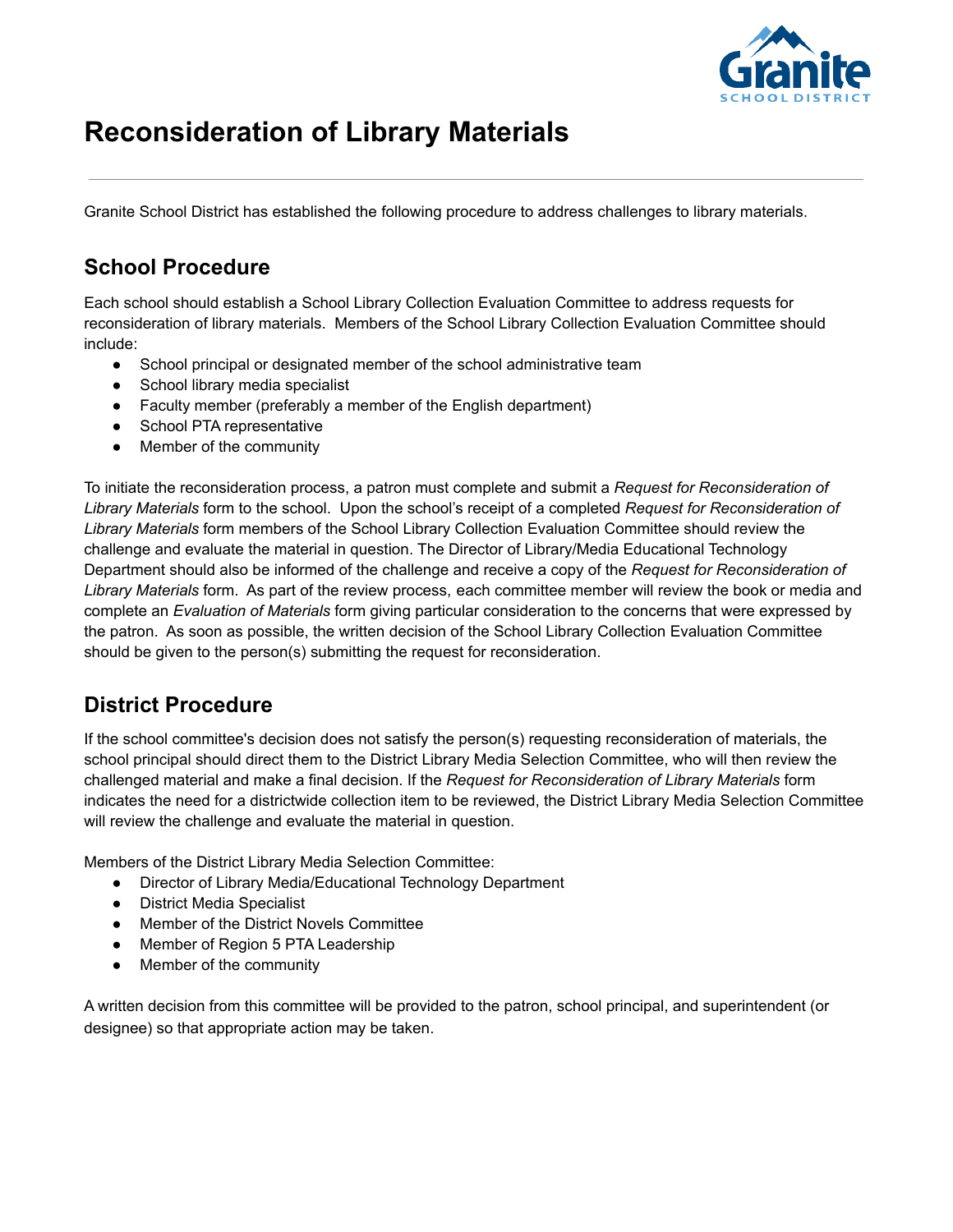

# **Request for Reconsideration of Library Materials**

|                     |                                                            |  | Electronic version of Request for Reconsideration of Library Materials form can be completed here                                                                                                                              |  |  |  |
|---------------------|------------------------------------------------------------|--|--------------------------------------------------------------------------------------------------------------------------------------------------------------------------------------------------------------------------------|--|--|--|
|                     |                                                            |  | MEDIUM: ______ Hardcopy Book _____Digital Book _____Hardcopy Media _____ Digital Media                                                                                                                                         |  |  |  |
|                     |                                                            |  |                                                                                                                                                                                                                                |  |  |  |
|                     |                                                            |  |                                                                                                                                                                                                                                |  |  |  |
|                     |                                                            |  |                                                                                                                                                                                                                                |  |  |  |
|                     |                                                            |  | NAME OF SCHOOL BUILDING WITH THE TITLE IN THE SCHOOL LIBRARY MEDIA COLLECTION                                                                                                                                                  |  |  |  |
|                     |                                                            |  |                                                                                                                                                                                                                                |  |  |  |
|                     | <b>REVIEW REQUEST INITIATED BY:</b>                        |  |                                                                                                                                                                                                                                |  |  |  |
|                     |                                                            |  |                                                                                                                                                                                                                                |  |  |  |
|                     |                                                            |  | Address experience and the contract of the contract of the contract of the contract of the contract of the contract of the contract of the contract of the contract of the contract of the contract of the contract of the con |  |  |  |
|                     |                                                            |  |                                                                                                                                                                                                                                |  |  |  |
|                     |                                                            |  |                                                                                                                                                                                                                                |  |  |  |
|                     | <b>CHALLENGER REPRESENTS:</b> (circle one)                 |  |                                                                                                                                                                                                                                |  |  |  |
| Self                |                                                            |  |                                                                                                                                                                                                                                |  |  |  |
| <b>or</b>           |                                                            |  |                                                                                                                                                                                                                                |  |  |  |
| Other individual(s) |                                                            |  |                                                                                                                                                                                                                                |  |  |  |
| document.           |                                                            |  | If representing others, give the name of person(s), address(es) and phone number(s) at the end of the                                                                                                                          |  |  |  |
|                     | <b>CHALLENGE EVALUATION</b> (attach extra pages as needed) |  |                                                                                                                                                                                                                                |  |  |  |
|                     | 1. I have read or viewed the entire book, media, etc. Yes  |  | No                                                                                                                                                                                                                             |  |  |  |

2. Summary of the book in your own words: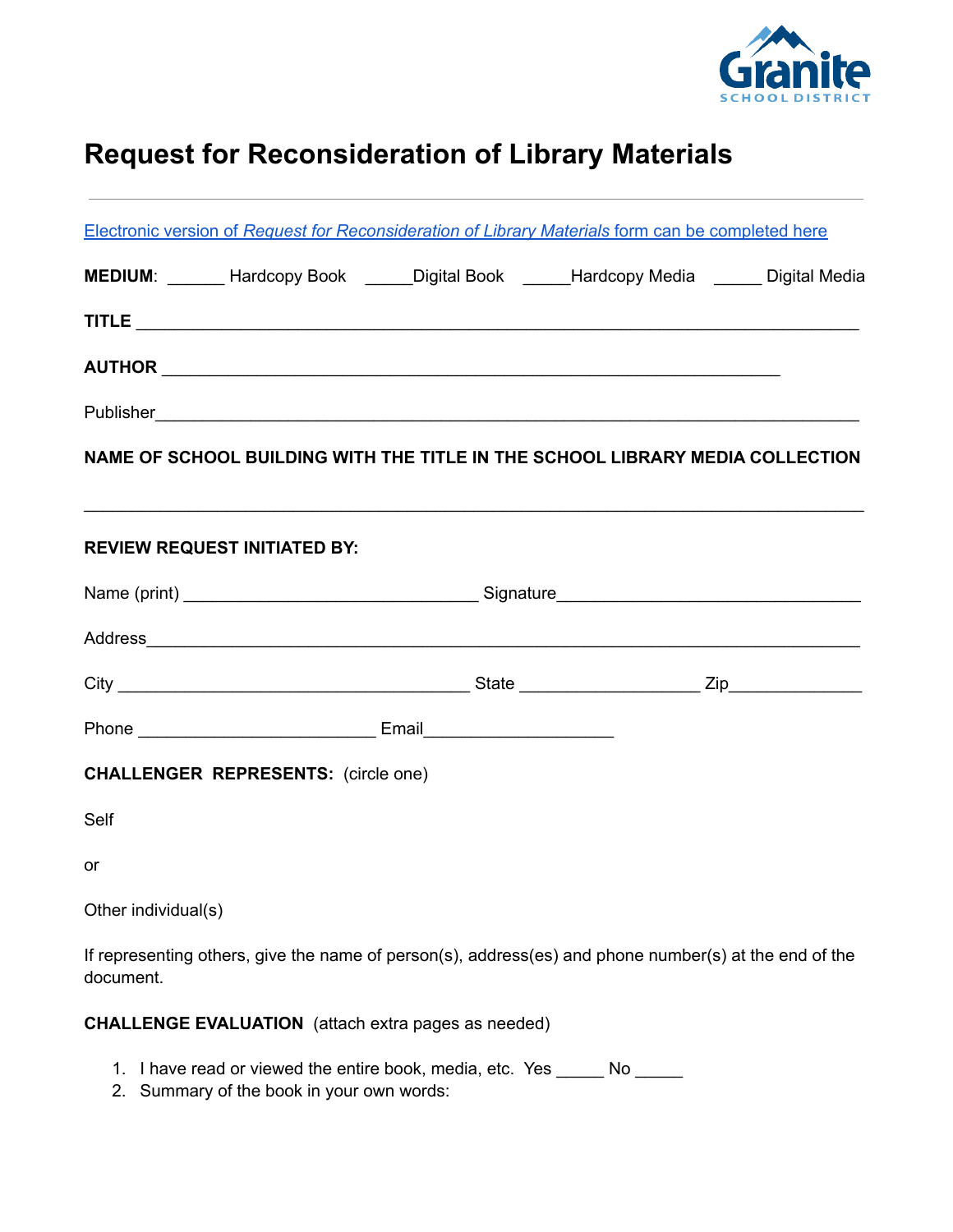

3. To what in the book do you object? Please be specific and cite page numbers

4. What age or groups should or should not be allowed access to this book? Please be specific and explain your reasoning.

5. What would you like the school to do about this book?

6. Can you recommend an alternative title for the school library to purchase that represents a comparable perspective, voice, or topic to the title in question? If yes, please list the title and author.